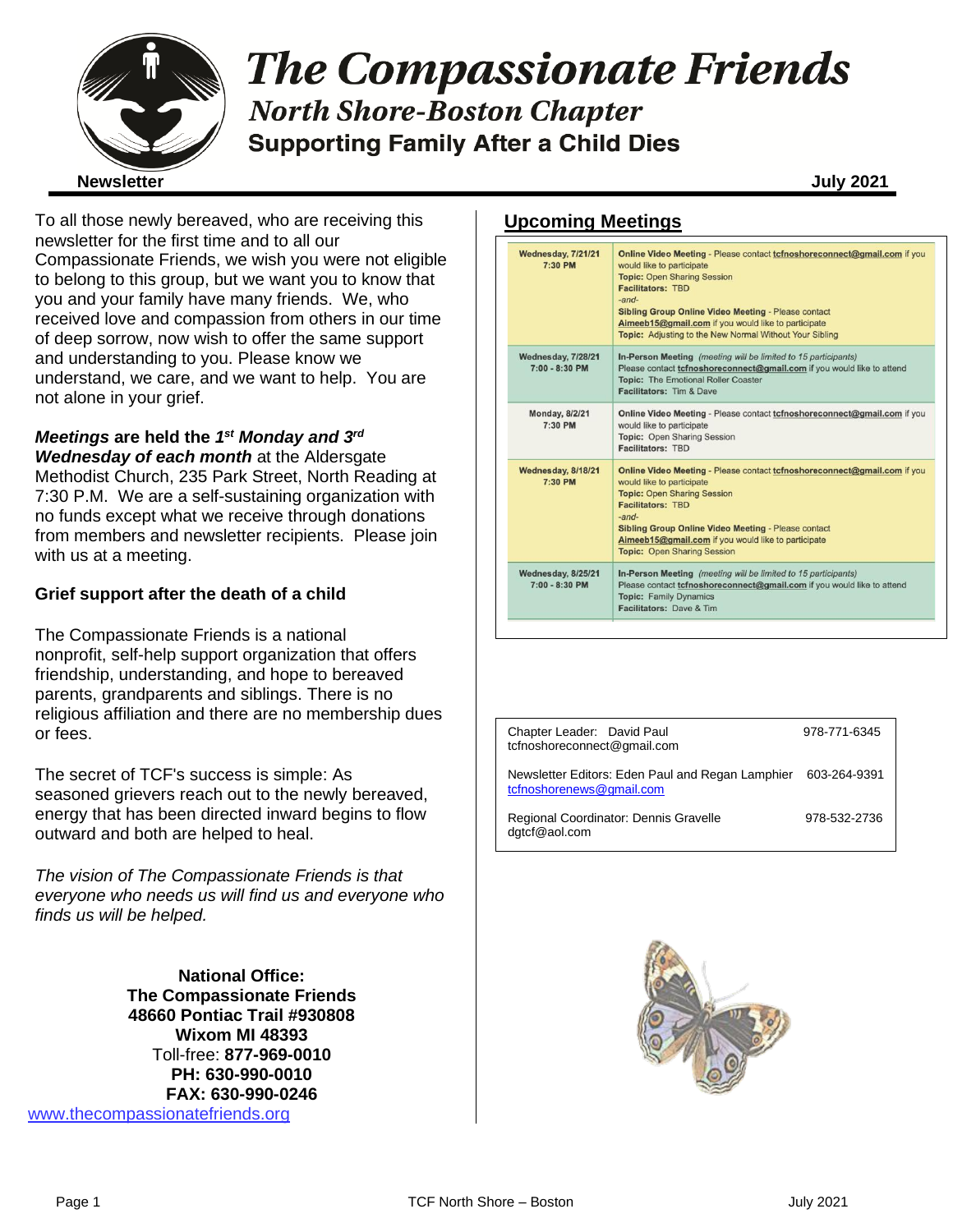#### **SHERYL LYNN BECKER**

 Missing you now more than ever, Sheryl, as life becomes sweeter in so many new ways as your niece grows. I mat sweethess, your absence becomes have<br>I know you would have taught her so much! Sheryl, you would have played an important role in her life.<br>I think about you and speak of you often when I am taking care of her. In the midst of that sweetness, your absence becomes harder to bear! Sheryl, you would have played an important role in her life.

Love, Mom & Dad

*-and-*

#### **AMBER ZAPATKA**

AMBER'S "SIGNATURE"



#### BUTTERFLY COINS GIVEN OUT IN MEMORY OF AMBER

\_\_\_\_\_\_\_\_\_\_\_\_\_\_\_\_\_\_\_\_\_\_\_\_\_\_\_\_\_

*"What the caterpillar perceives as the end To the butterfly is just the beginning"*



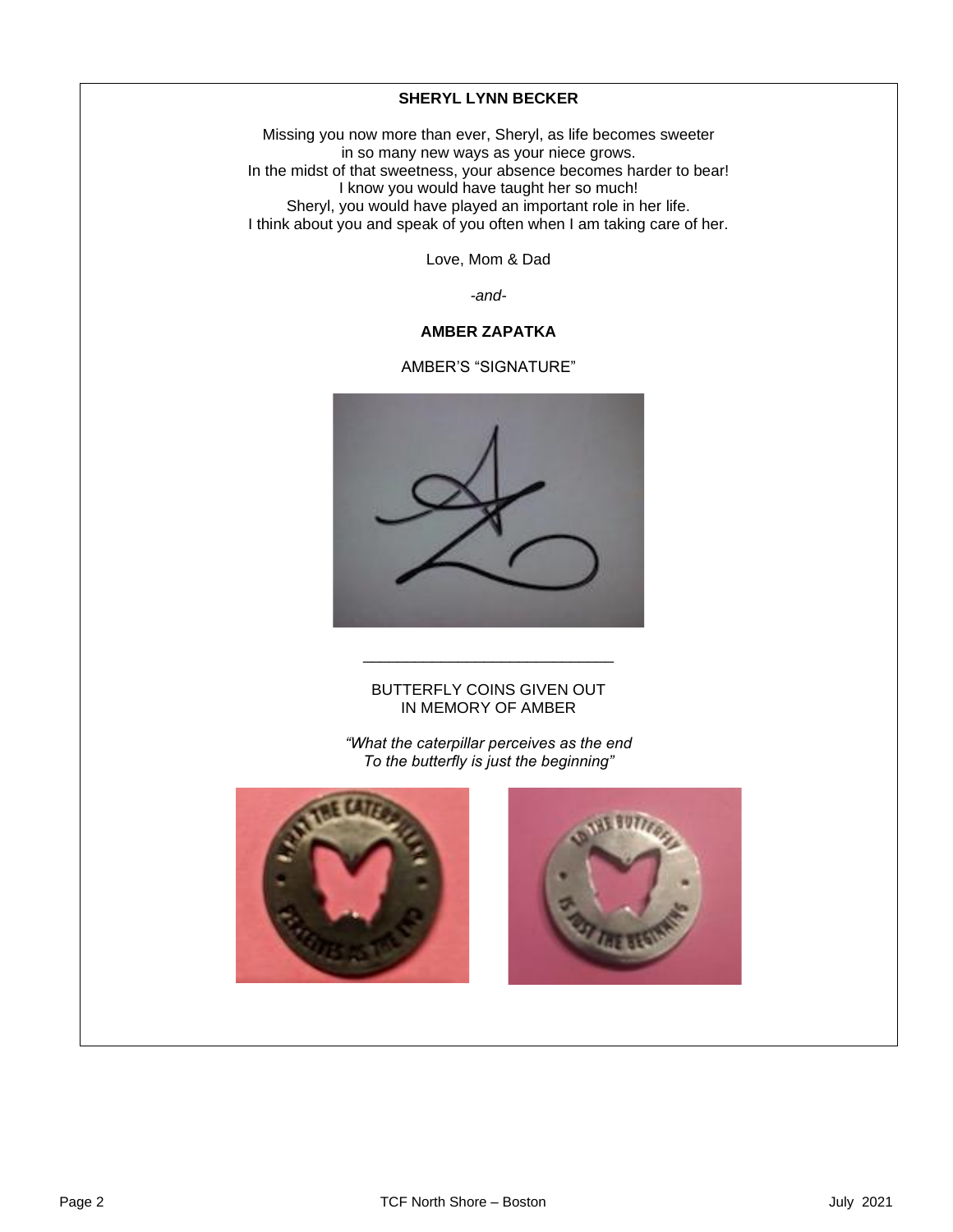

# **FIREWORKS ARE LIKE THE LOVE IN OUR HEARTS**

*Posted on July 3rd, 2021*

July brings Central Oregonians lingering blue skies, lazy afternoons and the Fourth of July<br>celebration, complete with the grand fireworks finale bolting from the top of Pilot Butte. This was  one of my son's favorite holidays. When he was six I asked him why fireworks were so special to him. He said, "The lights explode in the dark and make the whole sky light up!" That was<br>obvious, Laaid "Hum?" He gave me one of his "Ob mom" looks, then went on to say "The  fireworks are like the love in our hearts, we should always try to spread our love out to others". I knew then and I still am aware today that profound wisdom comes from the lips of our children.<br>From the summer on, in my mind, firewarks hove been a triumphent testament of love's  enduring power and wonder. I miss my son, Joshua terribly. I comfort myself knowing that his wisdom and kindness were precious gifts in my life. July brings Central Oregonians lingering blue skies, lazy afternoons and the Fourth of July obvious. I said "Hum?" He gave me one of his "Oh mom" looks, then went on to say "The From the summer on, in my mind, fireworks have been a triumphant testament of love's

 Wherever you are on the Fourth of July, I hope that the splendor of sparkling fireworks might comfort as you acknowledge that the love you hold dear for your child is the light that is able to shine through you. We all have known grief well, yet as compassionate friends we need not walk alone in the darkness. We can lighten the path for others.

Grief can cripple and destroy us, but as we gather to share each other's burden, we are able to<br>gain strepath, Love for our children is our common flame; sharing and caring koop the flames  gain strength. Love for our children is our common flame; sharing and caring keep the flames afire

Jane Oja

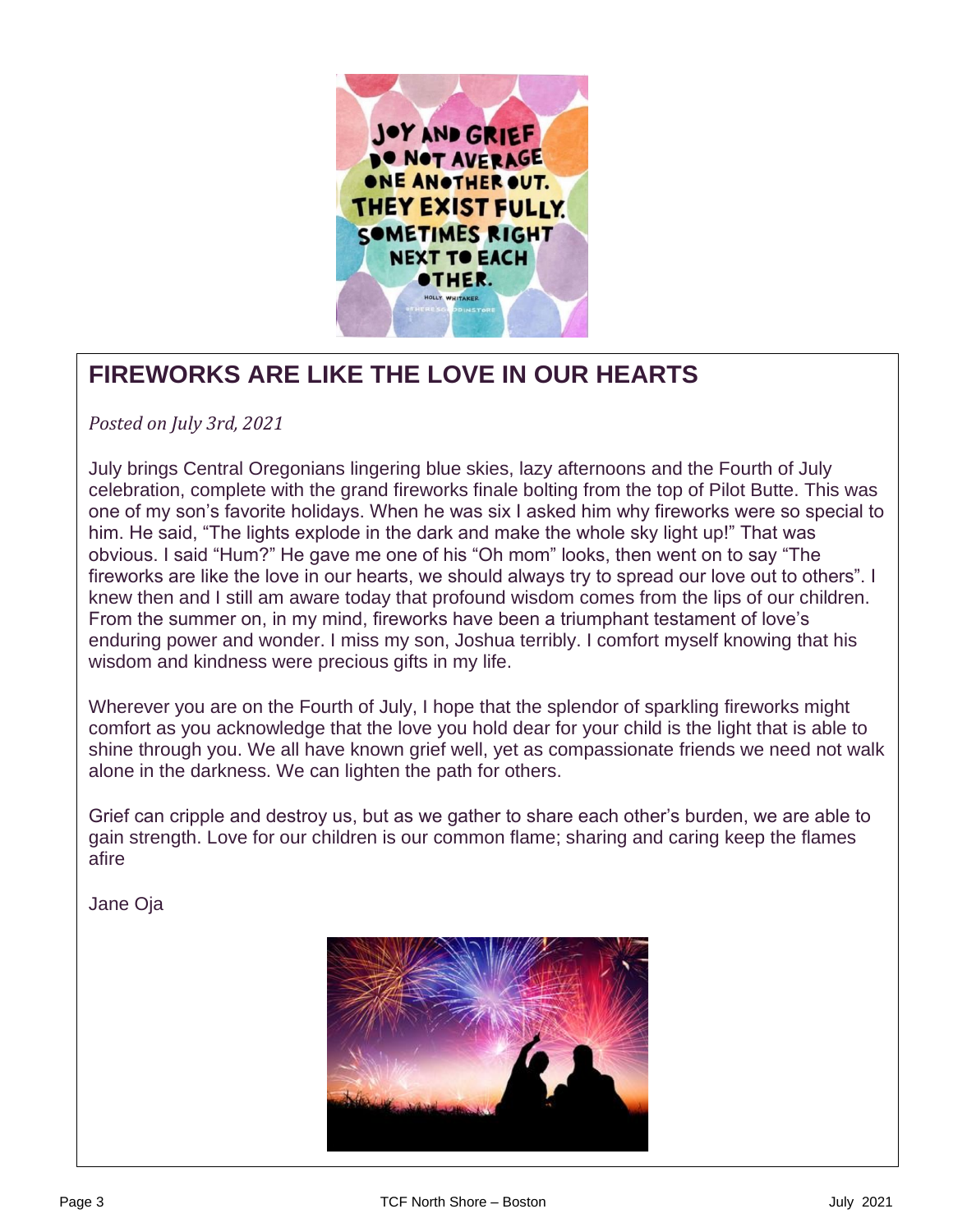You're so hard on yourself. Take a moment. Sit back. Marvel at your life: at the grief that softened you, at the heartache that wisened you, at the suffering that strengthened you. Despite everything, you still grow. Be proud of this.

#### FINDING A LITTLE PEACE ON A SUMMER NIGHT By Cathy Seehuetter

While most others love summer for its daytime pleasures, such as beach time, golf, picnics and other family outings, personally, I like it at night… on my deck after most others have long gone to bed. I gaze at the silhouettes of the trees against a cloudless sky, with a sliver of moon and glistening stars as a backdrop, and watch the fireflies dance and illuminate the blackness. My senses are heightened as I listen to the tinkle of the wind chimes in the evening breeze, the gentle hum of the overworked air conditioner after a blistering hot day, the hypnotic chorus of crickets, and the mournful wail of a train whistle off in the distance.

There is nothing like fireworks on the 4th of July (or any summer night, for that matter). Despite the noise, something about the "rockets red glare" makes me smile; brings back memories of more innocent times, not only my own childhood 4ths, but my own children at the yearly fireworks displays; the ooohs and aaahs as their eyes lit up at the beautiful sights…in those years long past, when we were a whole family altogether…long before we were…not.

There was a period of time in my life that I felt no pleasure in anything…and never thought I would ever find anything to give me peace ever again. However, the stillness of the evenings now, more often than not, bring a sense of calm and peace to the end of an often-hectic day. As a bereaved mom in the earlier years of my grief journey, I felt more serene in the dark of the night where the realities of life then felt less harsh and glaring. Though sometimes through my tears, depending on the moment, I'd lie on my back and peer into the heavens and attempt to fathom the enormity of the universe – wondering what lies beyond the celestial bodies. And I'd think about Nina… if, in her new life, she now had an up close and personal view of Saturn's rings. Or was she here beside me one minute with the ability in the next to be perched in the

"W" of Cassiopeia, her favorite constellation? Had my precious teenage daughter been to the top of the Eiffel Tower, looking down on Paris as she had dreamed to do one day? Or was my police officer son, Chris, still guarding over the city he patrolled and still watching over it now from a whole different dimension.

I like to believe that they both have and still do. and the tranquility of a summer night gives my body rest, and my mind the opportunity to ponder the wonder of it all and let hopeful thoughts enter in and push aside some of the darker ones.

I hope you give yourself the gift of a peaceful summer night – and that you are able to eventually search for and then – in your own time – find comforting and love-filled memories in the experience.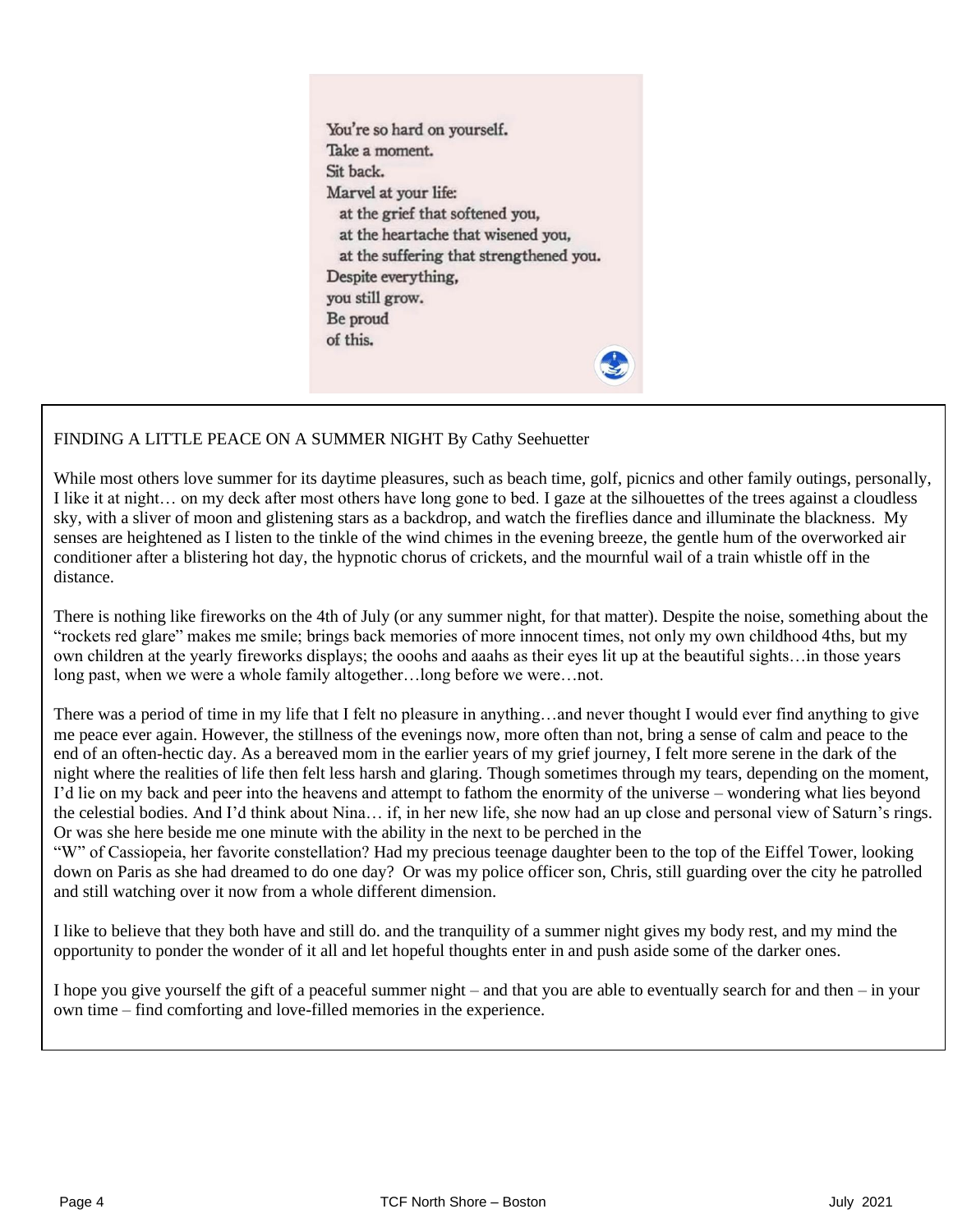# *Our Children Remembered*

### २<sup>२</sup>९ July Birthdays २<sup>२</sup>९

Sheryl Lynn Becker daughter of Millie & Jerry Becker David Conant Siljeholm son of Anita Siljeholm Derek Frechette son of Janet Frechette Edward Michael Hedrington son of Jo Hedrington Tiffany Marie Hines daughter of Jeff and Debbie Hines Reid Robert Sacco son of Gene & Lorraine Sacco James Devlin Thabet son of Sheila & Khaire Thabet Cary Thabet son of Sheila Khaire Thabet Wendy Kagan Snyder daughter of Billie and Sumner Kagan Andrew W. Taylor son of Constance Taylor Stephen Baglioni Son of Peter Baglioni Rosamond Leslie "Lindsey" Huntoon daughter of Louise Huntoon Michael Sawyer son of Diane Sawyer Darcie Forrestall daughter of Sally and Tim Morse Conor Bates son of Eileen Bates Griffin Nathan Lamar son of Nicole and Nathan Lamar Jax Gamal Lee Son of Aisha Lumumba Ziggy Prior Lowe son of Danielle Chiapella & Josh Lowe Michael O'Connell Nephew of Len and Louise Morrison Daniel Rogers son of Donna Rogers Marc Donovan son of Carol and Neil MacDonald Brooke Romswell niece of Susan Haggerty Seth Bottari son of Steve and Sarah Bottari Robert Troiano son of Karen Troiano Peter Thomas son of Jeanne Mace and brother of Lauren Steeves Robert Maloney Son of Donna and Paul Maloney Anthony Diaz son of Gail Scimone Andre Luis Ribeirinha-Braga son of Dianne & Sergio Braga Nancy Ellen Scotina Sibling of Jill Preshong Anne Good sister of Mary Good Daniel Edwards Brother of Rebecca Edwards Mark Eric Jepson brother of Shannon Kaiser

#### A-R **July Angel Dates**

Lino J Brosco son of Leno and Emilia Brosco, sibling of Rose Ames Christian E. Frechette grandson of Janet Frechette Jared Linzey son of Sharyn & Tom Linzey Thomas Hart (Tom) Pope son of Carmen and Jeff Pope James Devlin Thabet son of Sheila & Khaire Thabet Jordan Zaff son of Driss Zaff Samantha Ruth Fargo daughter of William and Justine Fargo Jax Gamal Lee Son of Aisha Lumumba Tyler Weymouth Sibling of Andrew Weymouth Amber Zapatka Daughter of Lise and Ed Zapatka Brian Robert Pellegrino nephew of Alyse and Joe Bonfiglio Christopher Drelich son of Zib and Bonnie Drelich Brendan Tobin son of Marie and Tim Tobin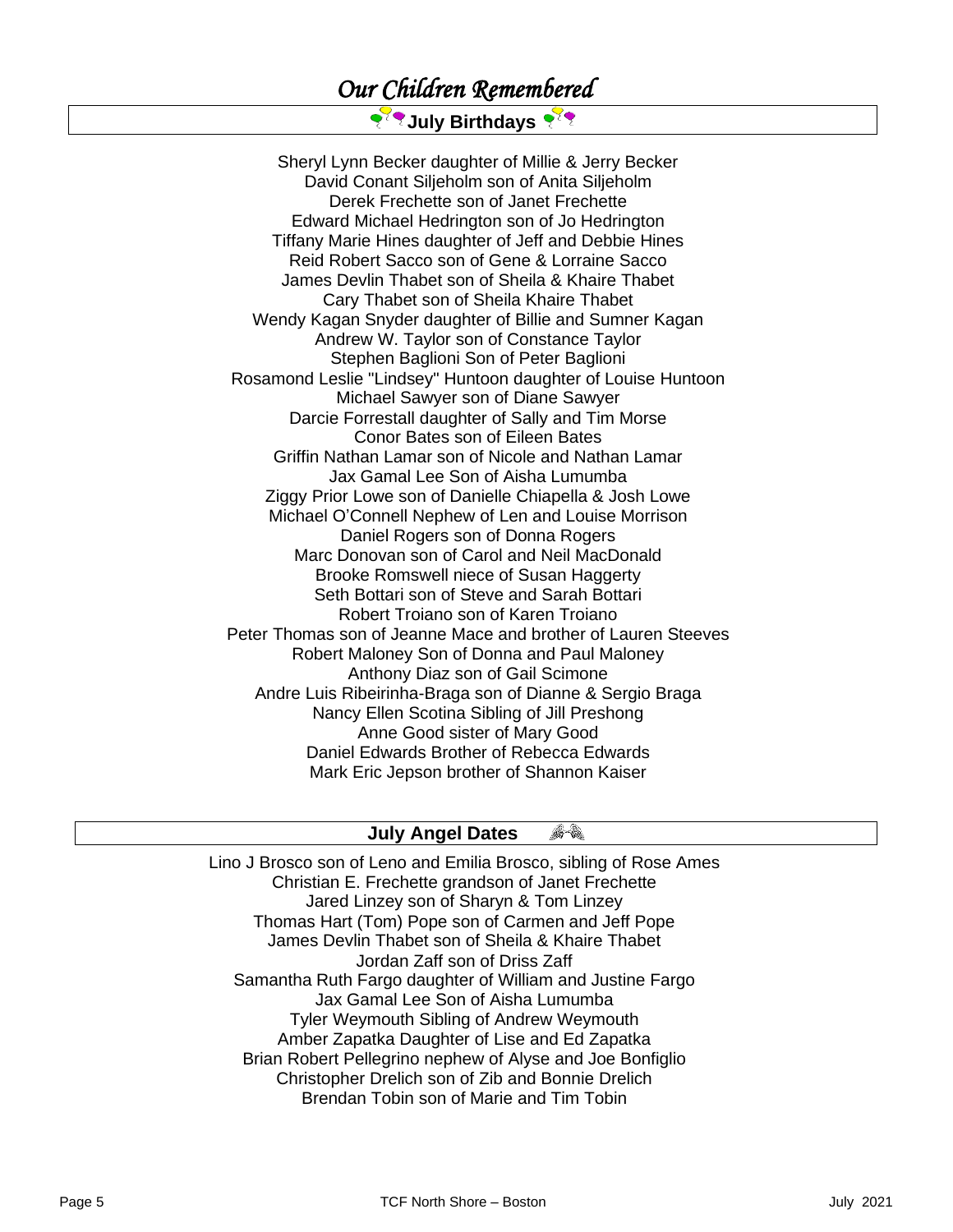| As a regular feature, the newsletter is used to acknowledge the Birthdays and Anniversaries of the death<br>of our children/siblings at the request of parents/siblings. Permission must be given for us to print your<br>child's name. For privacy reasons we do not print dates. You only need to give permission once and we<br>will keep it on record. |                          |             |  |  |
|------------------------------------------------------------------------------------------------------------------------------------------------------------------------------------------------------------------------------------------------------------------------------------------------------------------------------------------------------------|--------------------------|-------------|--|--|
| Childs Name:                                                                                                                                                                                                                                                                                                                                               | Birth Date: North States | Angel Date: |  |  |

Parents: \_\_\_\_\_\_\_\_\_\_\_\_\_\_\_\_\_\_\_\_\_\_\_\_\_\_\_\_\_\_\_\_\_\_\_\_\_\_\_\_\_\_\_\_\_\_\_\_\_\_\_\_\_\_\_\_\_\_\_\_\_\_\_\_\_\_

**Send to**: David Paul 48 Castle View Dr, Gloucester, MA 01930

**Note:** If your child's information is missing or not correct please send the correct data to be posted in the next edition to: [tcfnoshorenews@gmail.com](mailto:tcfnoshorenews@gmail.com)

|                  | Our telephone friends are here to help you if you feel the need to connect<br>with someone outside of our usual meeting night. We are not<br>professionals – we are all bereaved parents seeking to find a way<br>through our grief.<br>Please be considerate in the timing of your calls to these volunteers. |              |
|------------------|----------------------------------------------------------------------------------------------------------------------------------------------------------------------------------------------------------------------------------------------------------------------------------------------------------------|--------------|
| <b>Beverly</b>   | Carmen Pope, son, 3 days, anencephaly; son, 11, boating accident                                                                                                                                                                                                                                               | 978-998-4087 |
| <b>Billerica</b> | Jeff Moore, son, 17, moped accident                                                                                                                                                                                                                                                                            | 978-663-8539 |
| Gloucester       | Melinda & David Paul, daughter, 20, sudden cardiac arrest                                                                                                                                                                                                                                                      | 978-771-6345 |
| Haverhill        | Crystal Chambers, sibling, 28, cause unknown                                                                                                                                                                                                                                                                   | 508-523-2810 |
| North Andover    | Catherine Olson, daughter, 27, pedestrian accident                                                                                                                                                                                                                                                             | 978-681-8341 |
| Salem, NH        | Regan Burke, son, 8, pneumonia/cardiac arrest                                                                                                                                                                                                                                                                  | 603-264-9391 |
| Winchester       | Reenie McCormack, son, 20, drowning                                                                                                                                                                                                                                                                            | 781-729-1878 |
| <b>Woburn</b>    | Nancy Whipple, son, 22 months, cancer                                                                                                                                                                                                                                                                          | 781-938-5840 |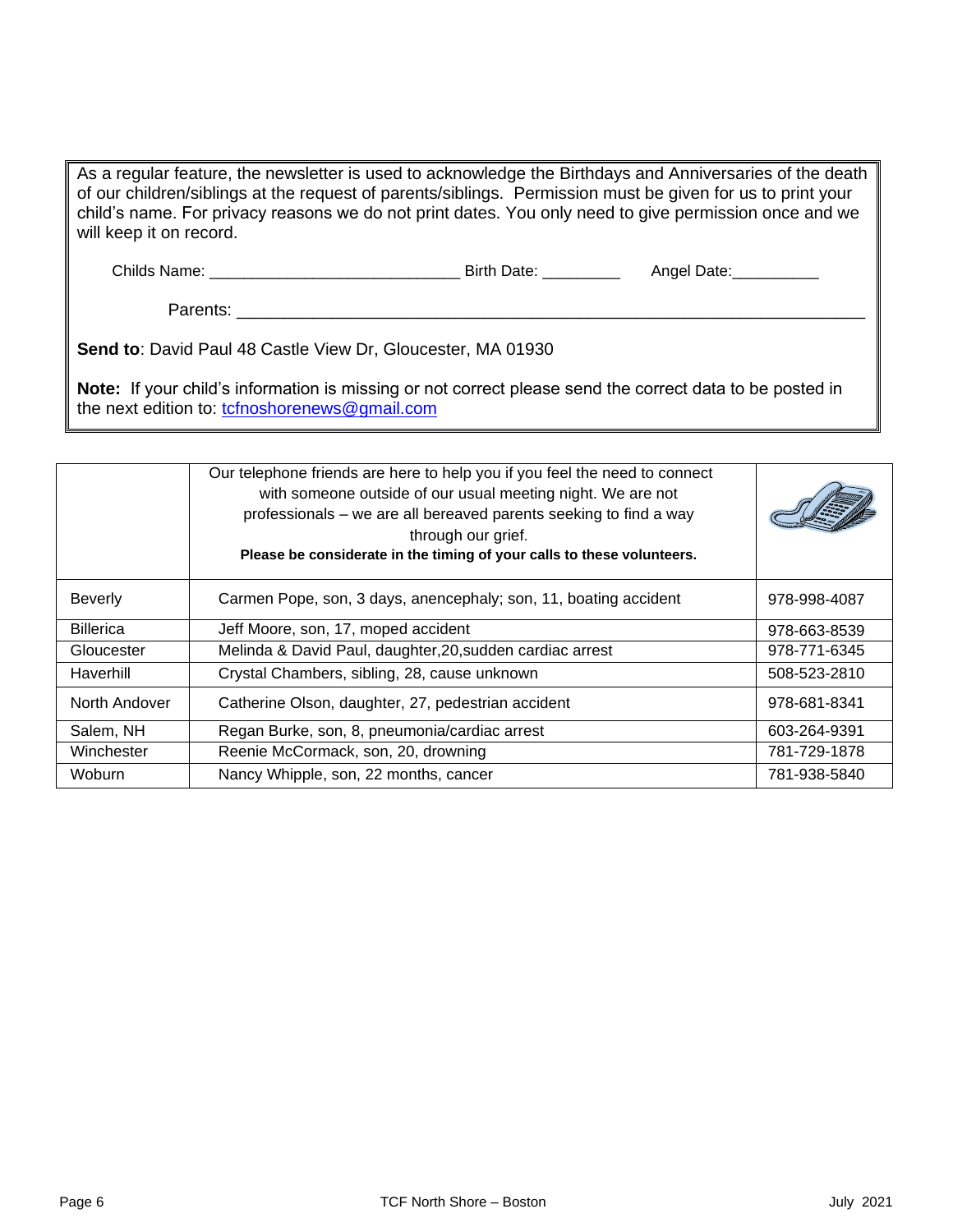



In memory of Reid

Thinking of you, Reid on what would have been your 37<sup>th</sup> birthday. Seventeen years and we feel your presence more and more… we live knowing you are a part of our every day. You continue to be every breath we breathe, until we are together again.

Love you, Mom, Dad and you brother, Weston always and forever.

*This section is reserved for personal messages in memory of our children, grandchildren, and siblings. Donations received help to cover the operating costs of the chapter; monthly meetings, refreshments, newsletter mailing, etc. While not expected, any donations are always appreciated.*

# *Thank you to all who continue to leave donations in the box at every meeting*

Love Notes are a way to share a message in memory of your child/grandchild/sibling. Donations received with Love notes help with the cost of publication of this newsletter.

Please send your Love Notes with donation by mail to

**Bob Boulanger, 42 Chatham Rd. Billerica, MA 01821**, or give them to the leader at the monthly meetings. Please use the form below to assure notes are posted exactly as you want them. Love Notes for the next newsletter must be received by the **15th of the previous month.** 

Love Gifts for future dates may be sent at any time; month to be published:

Love Gift from **Love Gift from Love Gift from** 

 **\_\_\_\_\_\_\_\_\_\_\_\_\_\_\_\_\_\_\_\_\_\_\_\_\_\_\_\_\_\_\_\_\_\_\_\_\_\_\_\_\_\_\_\_\_\_\_\_\_\_\_\_\_\_\_\_\_\_\_\_\_\_\_\_\_\_\_\_\_\_\_\_\_\_\_\_\_\_\_\_\_\_\_\_\_\_\_\_\_\_**

**Message: \_\_\_\_\_\_\_\_\_\_\_\_\_\_\_\_\_\_\_\_\_\_\_\_\_\_\_\_\_\_\_\_\_\_\_\_\_\_\_\_\_\_\_\_\_\_\_\_\_\_\_\_\_\_\_\_\_\_\_\_\_\_\_\_\_\_\_\_\_\_\_\_\_\_\_\_\_\_\_\_\_\_\_\_\_\_\_\_\_**